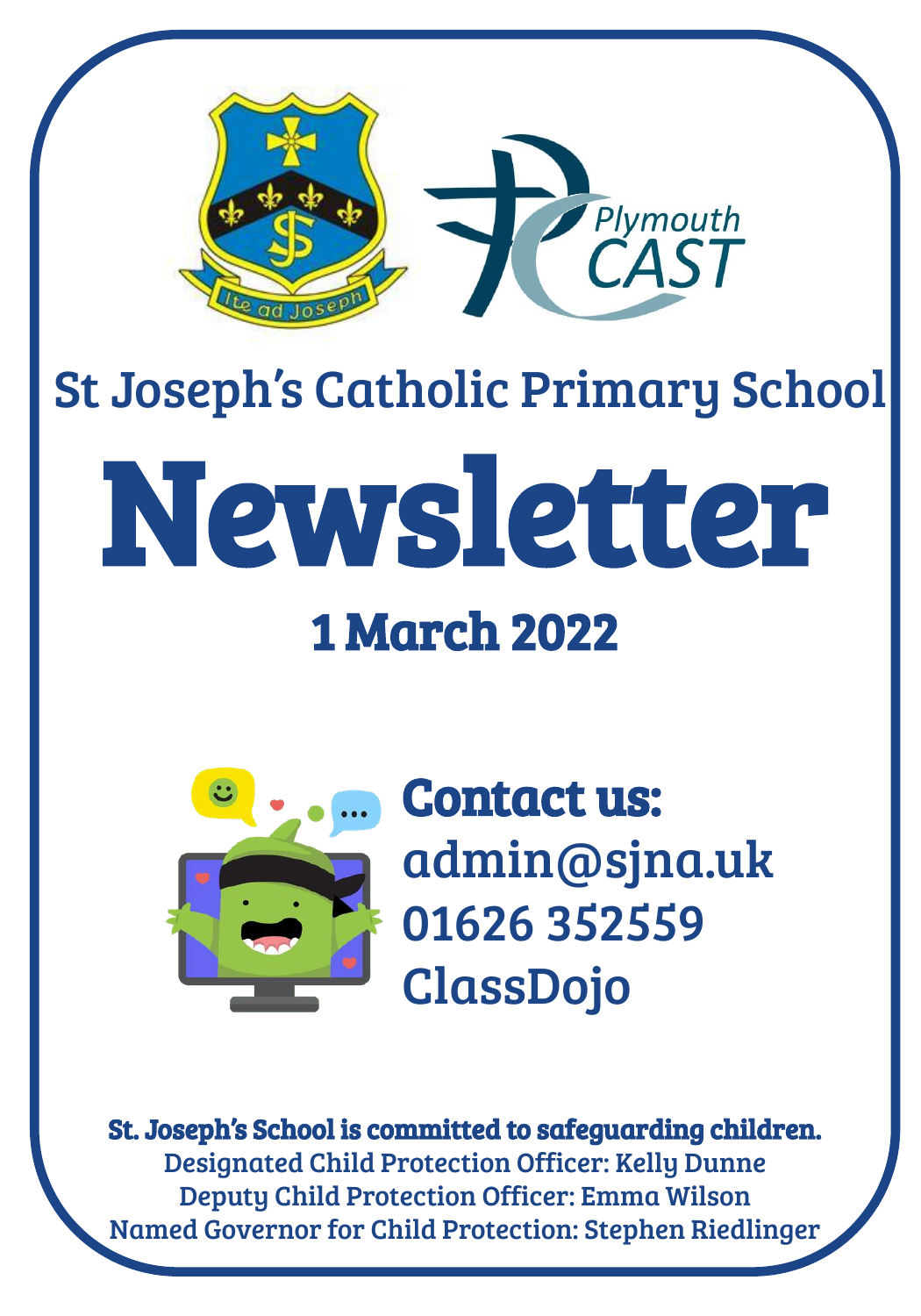Stars of the Week



Gracie-Rose Harry



James Zander



Connie Harry

Imogen Heidi

Jack Joseph

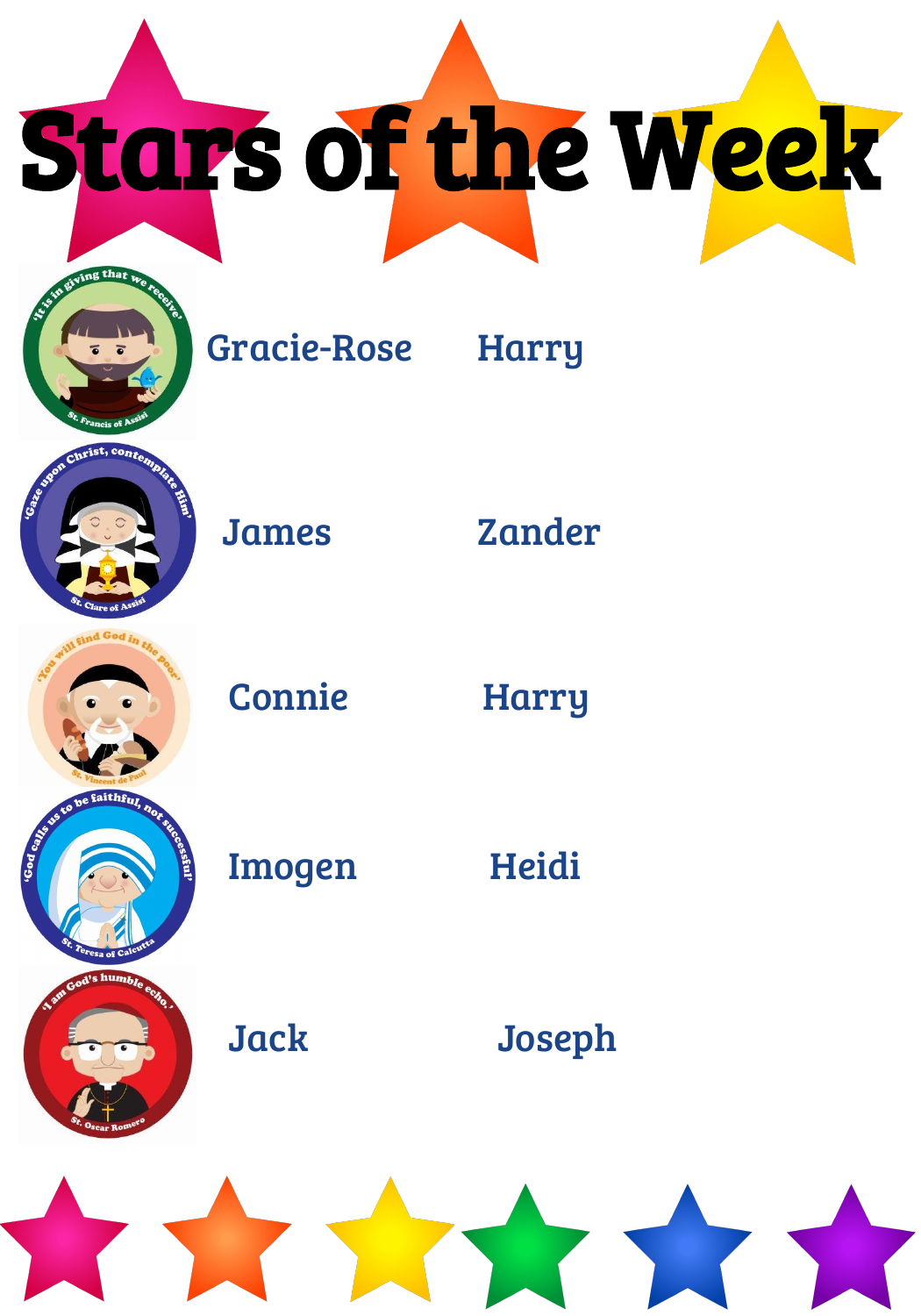# Dates for your diary

### Date Event

- 2 Mar Ash Wednesday
- 3 Mar World Book Day
- 7 Mar Swimming Lessons St Teresa
- 11 Mar CAFOD Lent Family Fast Day
- 14-15 Mar Parent Consultations
- 18 Mar Red Nose Day
- 4-6 Apr Y6 Residential
- 8 Apr End of Term

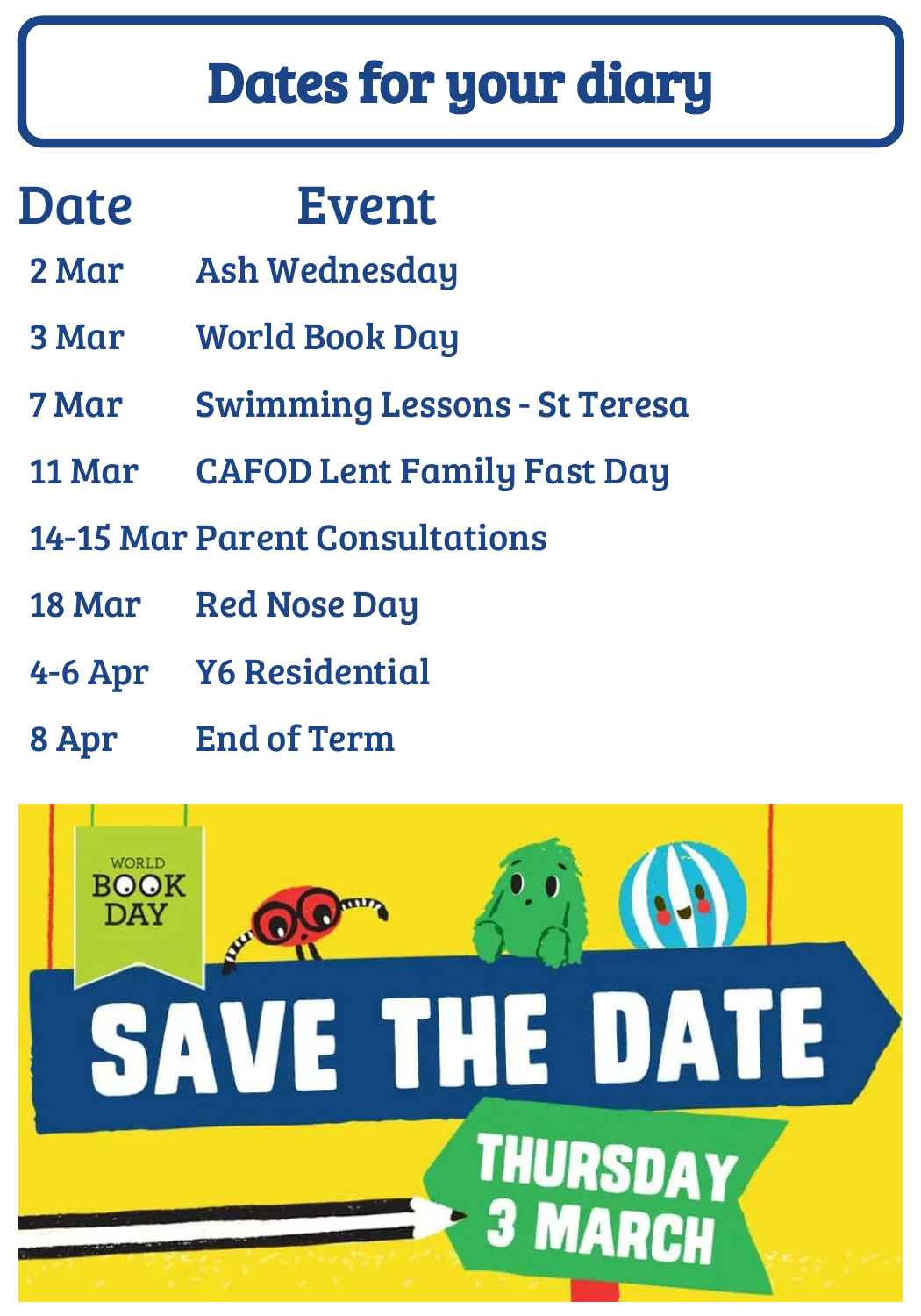# Parent Consultations



Parent Consultations will be taking place in school the week commencing 14<sup>th</sup> March. You are invited to discuss your child's progress with the class teacher and we look forward to seeing you to pass on positive information and suggest ways in which you can support your child to get the most out of school life. Parents' evenings are important. When schools and parents work together, children do better. It is always useful in KS2 (Y3 – Y6) if pupils can accompany their parents to the meeting so that a meaningful discussion can be had between all three parties.

If your child is on our SEND register you will receive a copy of their current My Plan in advance of your meeting so that this can be discussed in the parent consultation.

Appointment slots will be booked online through eSchools as normal and will become available from Tuesday 1st March at 12am.

If you have mislaid your eSchools login please speak to the office and we can re-issue it.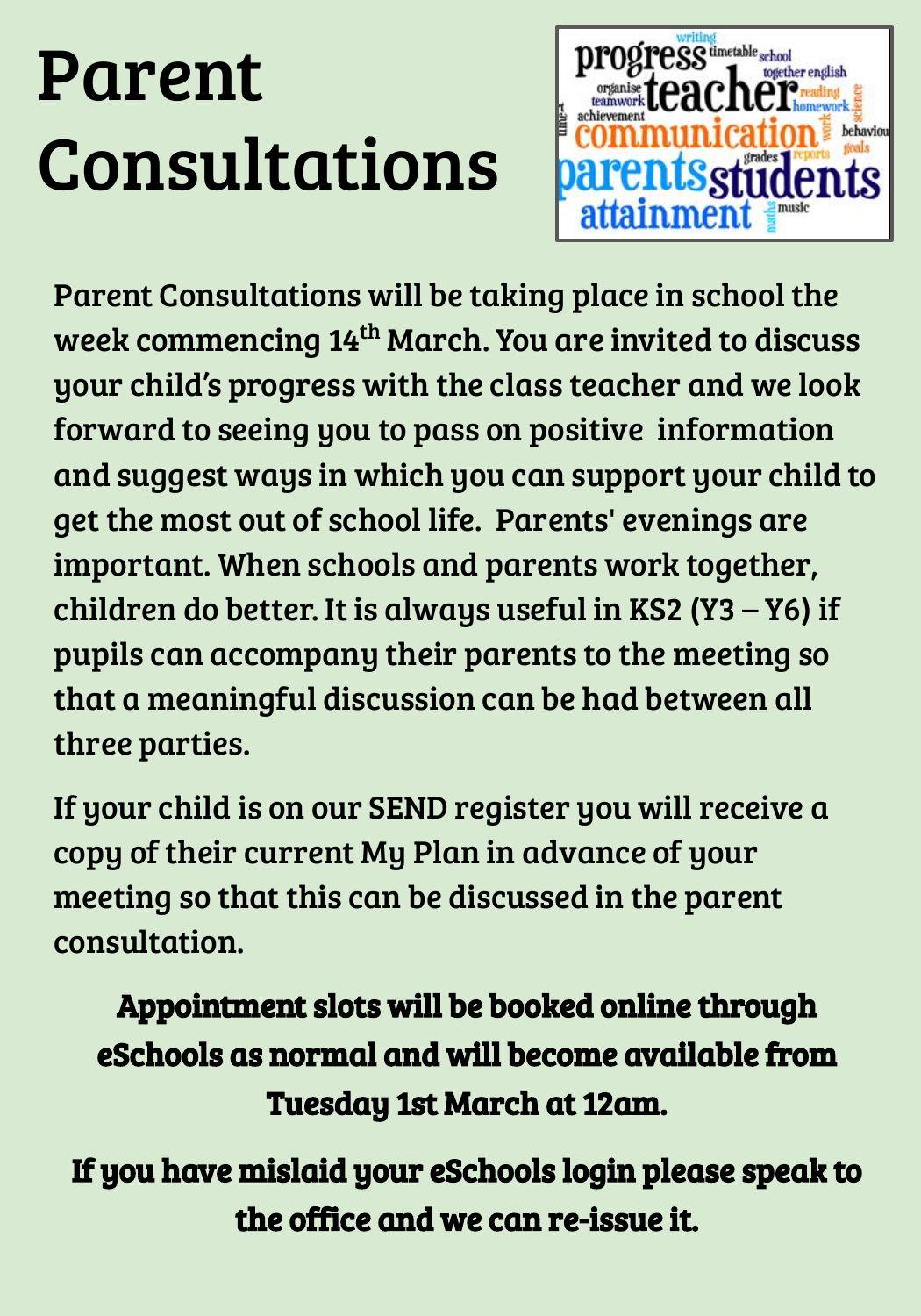# Covid update

On Monday 21 February, the Prime Minister set out the next phase of the government's COVID-19 response 'Living with COVID 19'. The main changes that affect primary-aged pupils are changes to self-isolation and daily testing of close contacts.

#### Changes to self-isolation and daily testing of close contacts

Although the Government has removed the legal requirement to self isolate following a positive test, the current public health advice is to stay at home and avoid contact with other people. This advice is for:

- People with any of the main symptoms of Covid-19.
- People who have a positive Covid 19 lateral flow or PCR test result.
- People who live in the same household as, or who have had close contact with someone who has Covid -19.

We will follow this guidance and ask those testing positive to remain off school for at least five days and then until they have received two negative test results. This is illustrated in the graphic shown on the following page.

More detail can be found in the [Living with COVID -19](https://www.gov.uk/government/publications/covid-19-response-living-with-covid-19) Plan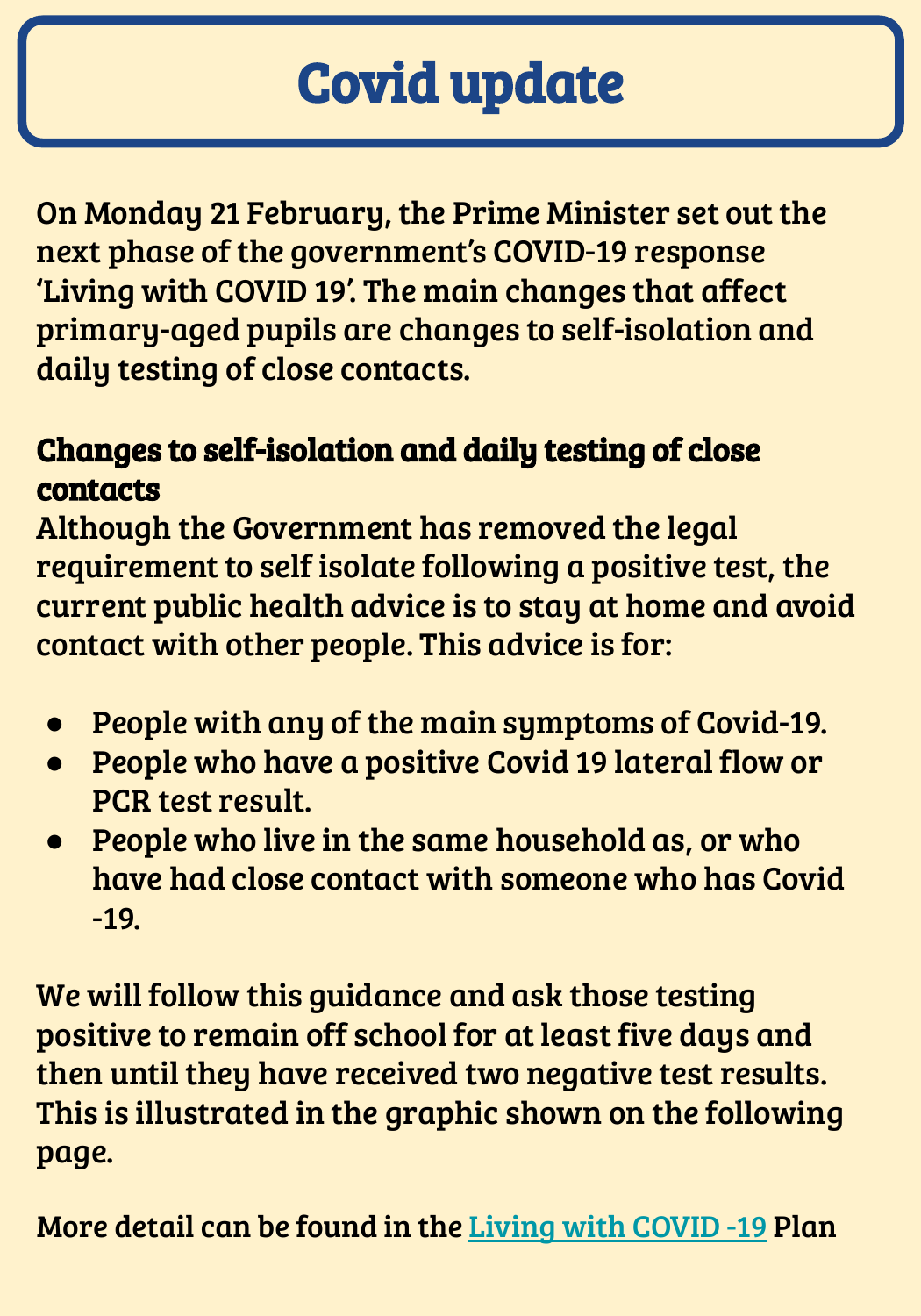# Covid update

This guidance applies until 1 April at which point free lateral flow tests will no longer be available. We will share further information at that point, but it may be that at this point we will need to adopt the approach taken with other infectious conditions and keep children at home for 48 hours after the end of symptoms.

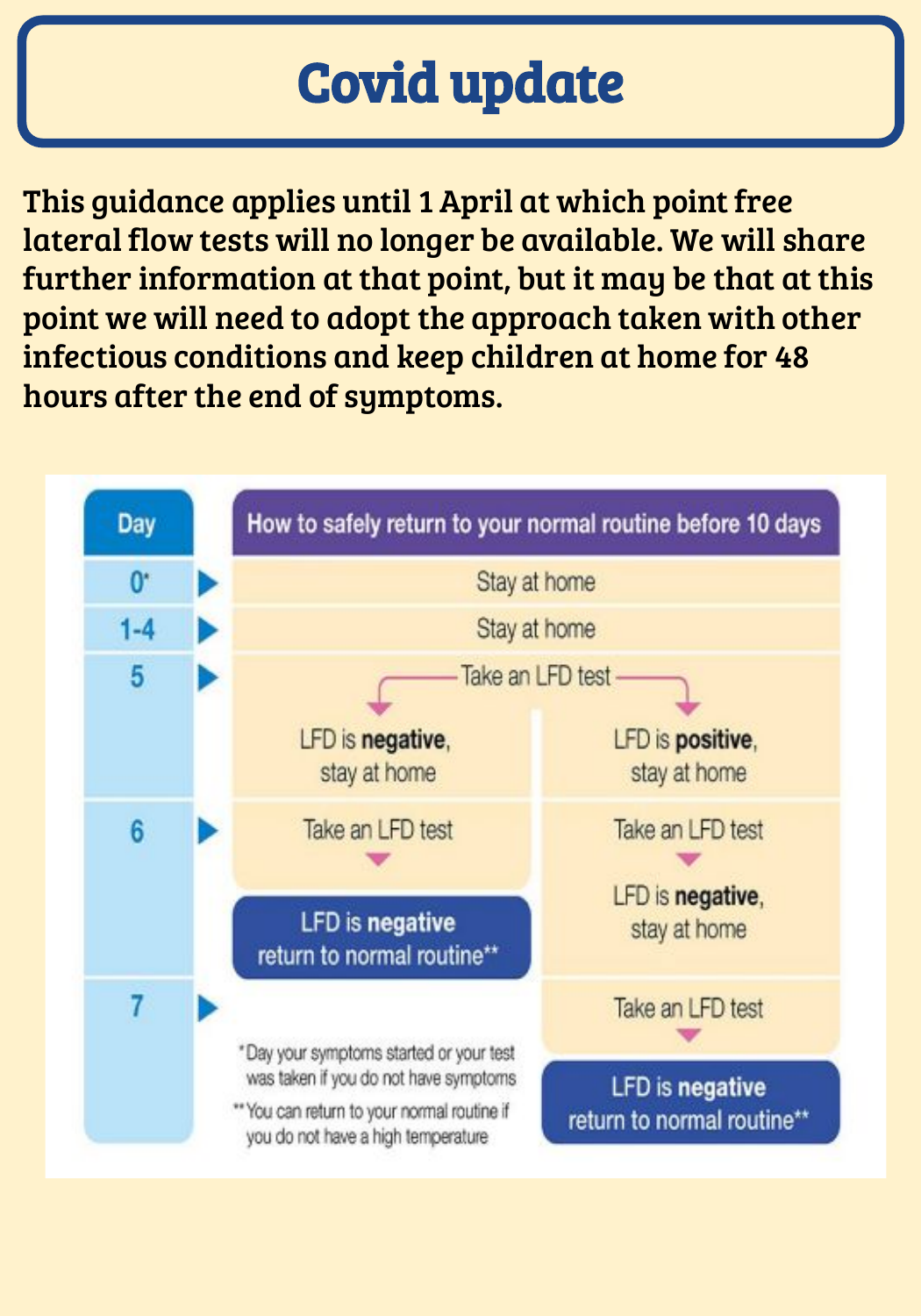

On Wednesday 2nd March each class will hold an Ash Wednesday Liturgy, including the distribution of ashes, to mark the beginning of Lent.

Lent is a time for reconciliation and growing closer to God. It is a time for doing something positive and, as is our Catholic tradition, the children and staff will focus on: Prayer, Alms-giving and Fasting.

Our 'Lenten Promises' will start on Monday 7th March. Each year group has a Lenten Promises pack that will go home with a different family for each evening up to the end of term. Please remember to return one cross with your family names on for our display in school, along with one item for donation to Homeless In Teignbridge Support. (Instant mash, custard, deodorants, long life fruit juice and squash drinks are among the items that would all be very welcome.)

During Lent each class will 'Pray the Register'. Each day in classes our morning prayer will be for a different family in the class. You are invited to send in prayer requests if you wish.

This year as well as supporting HITS we will also be supporting CAFOD's initiative Walk against Hunger and Comic Relief's Red Nose day as our Lenten charities. Please see the following pages for more information.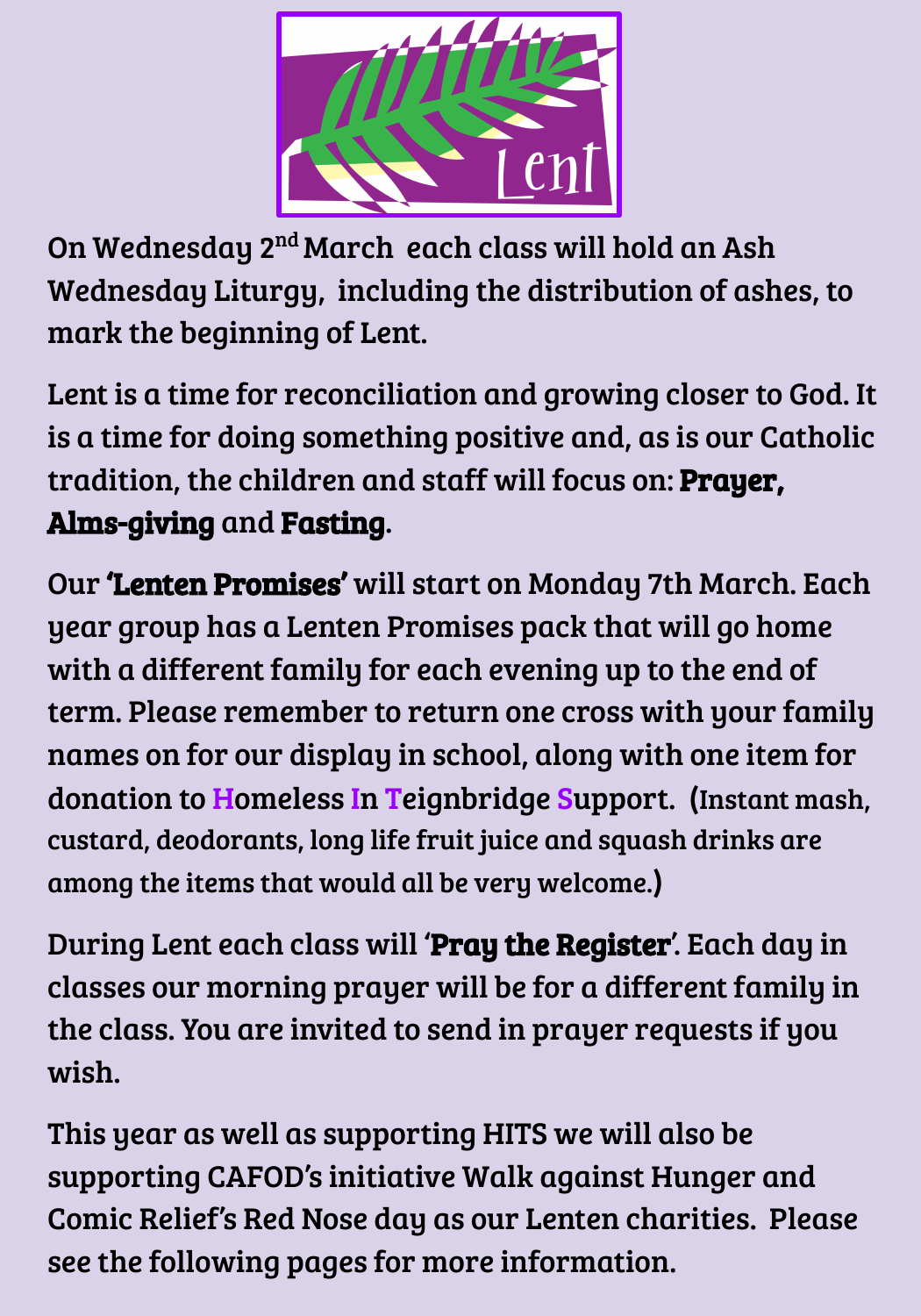

During Lent we are encouraging children to up the number of sustainable journeys they make to school each week. Parents could make a donation for every sustainable journey their child makes or make a donation if their child is awarded their Walk to School March badge. Sustainable journeys to school include: Walk, cycle, parking beyond the visibility of the school & stride, and scooter. The donation can be brought into school or made at [JUST GIVING CAFOD](https://trk.justgiving.com/f/a/hTBR53EllR2jJyL41wwbMQ~~/AAME8QA~/RgRkAJMiP4QEAWh0dHBzOi8vd3d3Lmp1c3RnaXZpbmcuY29tL3BhZ2Uvc3Qtam9zZXBocy1jYXRob2xpYy1wcmltYXJ5LXNjaG9vbC0xNjQ2MTM2ODc1MDYwLWNhZm9kP3V0bV9jYW1wYWlnbj1sY19mcnBfc2hhcmVfdHJhbnNhY3Rpb25fZnVuZHJhaXNlcl9wYWdlX2xhdW5jaGVkJnV0bV9jb250ZW50PTg4MTQ1NWQzLTkyYzktNDY2Ny04OTMwLTAzMmRlNzVmZjhjNiZ1dG1fbWVkaXVtPWVtYWlsJnV0bV9zb3VyY2U9cG9zdG9mZmljZSZ1dG1fdGVybT0xNjQ2MTM2ODY1MjE1VwNzcGNCCmIWIg4eYofleDpSDWFkbWluQHNqbmEudWtYBAAAAAM~)

For pupils to achieve their Walk to School badges during Lent they will need to make at least three sustainable journeys each week. All of our individual small changes will make a big difference. Thank you for your support.

On Friday 18th March children may come to school wearing their own clothes for a small donation towards our Lenten fundraising for Red Nose Day. The donation can be brought into school or made at [JUST GIVING RED NOSE DAY](https://trk.justgiving.com/f/a/Lae07_Pec-aByRTvv_uYRQ~~/AAME8QA~/RgRkAJS-P4QWAWh0dHBzOi8vd3d3Lmp1c3RnaXZpbmcuY29tL2Z1bmRyYWlzaW5nL1N0LUpvc2VwaC1zLUNhdGhvbGljLVByaW1hcnktU2Nob29sNC1yZWRub3NlZGF5P3V0bV9jYW1wYWlnbj1sY19mcnBfc2hhcmVfdHJhbnNhY3Rpb25fdHJhbnNhY3Rpb25hbF8tLV9wYWdlX2xhdW5jaGVkXy0tX2NhbXBhaWduJnV0bV9jb250ZW50PTUxYjY4NmU0LWZkNmQtNGRiZi1iYWQzLTZiNWJlNzQwMDBkZSZ1dG1fbWVkaXVtPWVtYWlsJnV0bV9zb3VyY2U9cG9zdG9mZmljZSZ1dG1fdGVybT0xNjQ2MTM3Mjc2NjMyVwNzcGNCCmIWvg8eYnxt20xSDWFkbWluQHNqbmEudWtYBAAAAAM~)

Join the CAFOD raffle - Another way to get involved at home is to take part in the CAFOD raffle. Search ['CAFOD spring](https://cafod.org.uk/Give/Spring-Raffle) [raffle](https://cafod.org.uk/Give/Spring-Raffle)' to find out more. We really appreciate your support and hope that everyone has fun helping us raise money for CAFOD.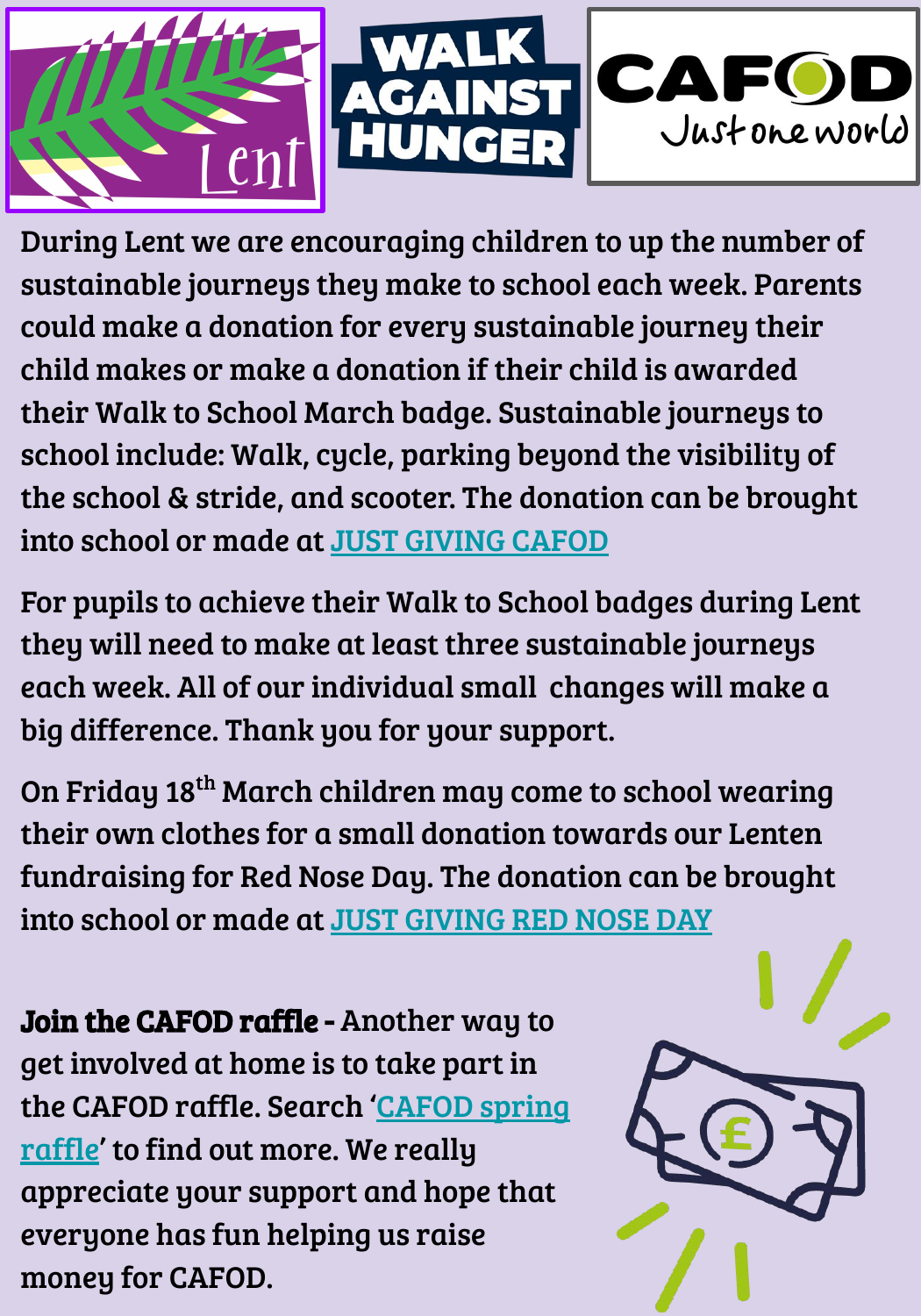

#### **St Joseph's World Book Day Thursday 3rd March**

It is that time of year where we celebrate and appreciate all the wonderful books we have around us. Children are welcome to come dressed as their favourite book characters, or in bedtime wear so they can get cosy and enjoy some of the book-related activities through the day. Each class will

have a 'Bedtime Story' in the library as well as several activities in class.







#### \*\*\* COMPETITION\*\*\*

Our competition is to decorate a potato as a book character. There will be a runner up prize, and main prize for winners in the KS1 and KS2 category. How you use the potato is up to you….but feel free to check out the ideas opposite for some inspiration!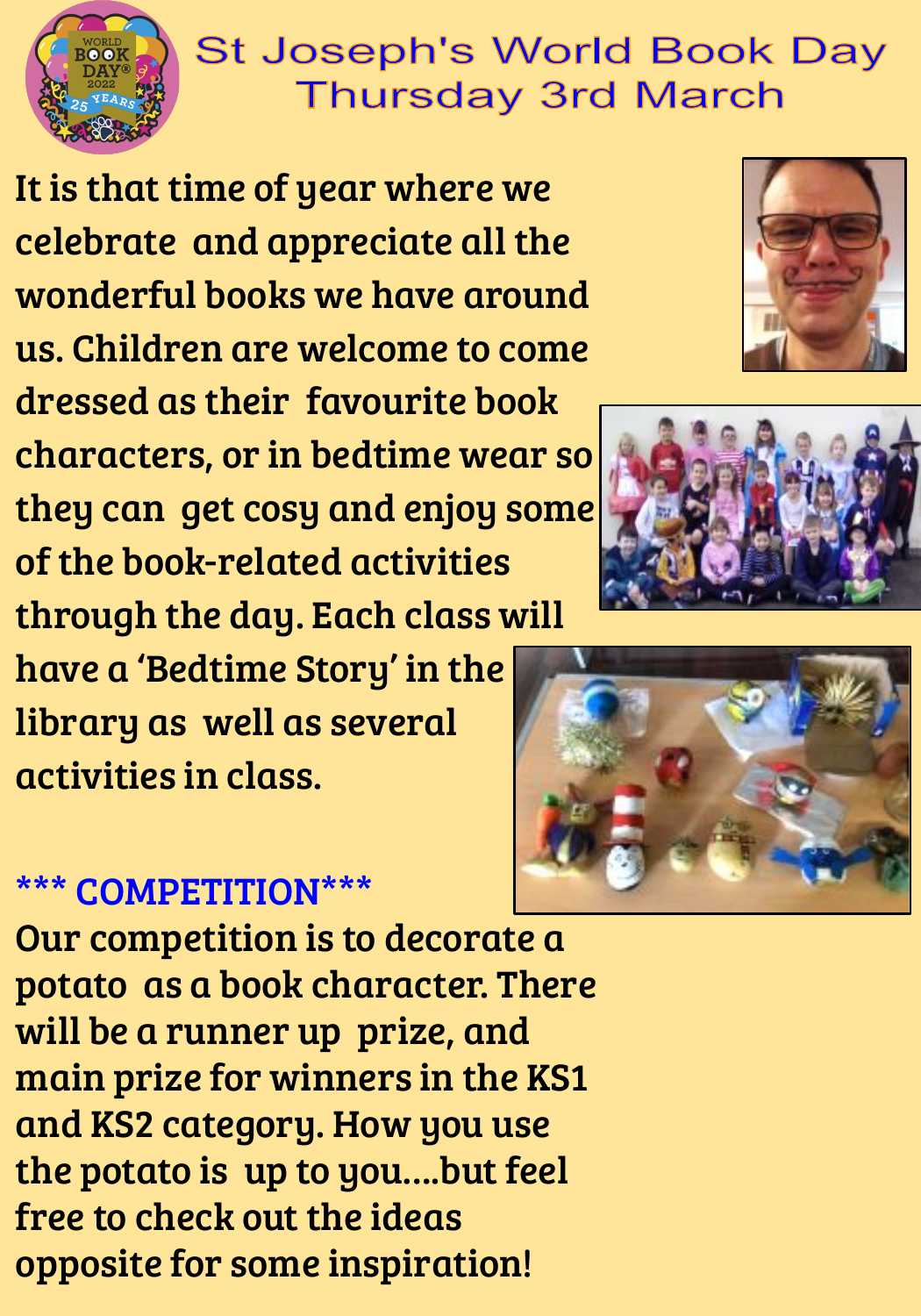

#### **St Joseph's World Book Day Thursday 3rd March**

This year, we hope to also invest in our school library to really make it the "heart" of our school. We really believe that, not only should every child be able to read and comprehend books, but they should also have a love for reading that they take with them when they leave our school; we hope our new library will be a space to grow that love and curiosity around reading.

We would like to start the fundraising for this after school on Thursday 3rd March. We are fortunate to have a fantastic range of books, but as time goes by, some are no longer suitable for our shelves. Therefore, we will be offering these books for people to take home and will have a voluntary donation box should you wish to donate.

More information regarding this will follow nearer the time. We can't wait to hear all about your favourite books and see your favourite characters on Thursday!

Kind regards, The St Joseph's Team.